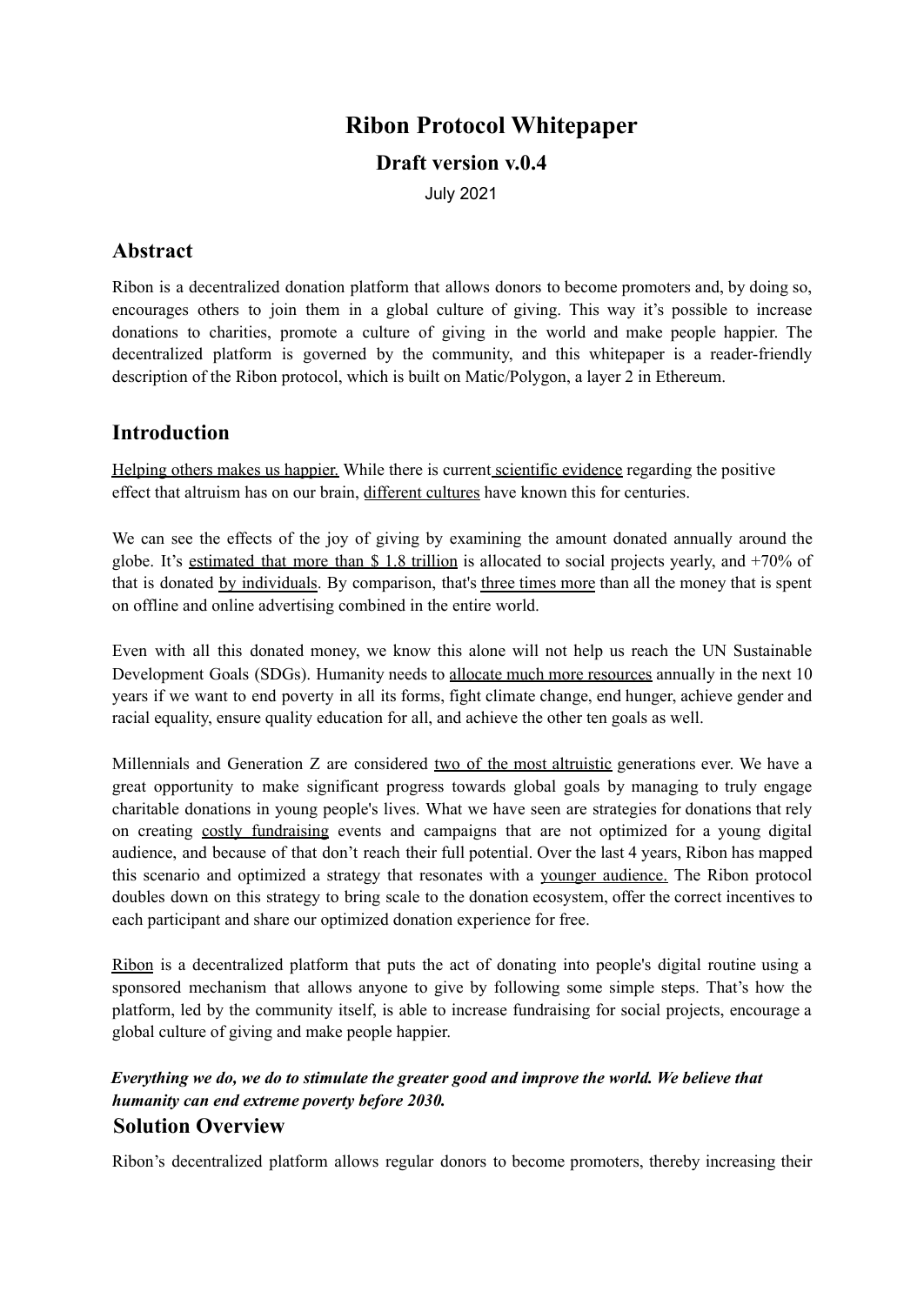initial donation and encouraging other people to donate as well. It is a unique and innovative framework, created by the Ribon team over the last 4 years and awarded by the Bill & Melinda Gates Foundation and by IDEO as one of the 10 most innovative platforms in the world in the area of everyday giving.

Through Ribon, **promoters** are able to connect with more than 40,000 monthly users to increase their donations by an average of 60%. Some of the best nonprofit organizations in the world have already received donations through the platform, such as the World Food Program, and big donors have participated as well, such as Impacto (Softbank's philanthropic arm).

This whitepaper details the next step in this journey - the launch of the RibonDApp (Decentralized Application) - and explains the three main processes in the application and how the community can govern it in this first version:

- 1. how we **increase** the **promoter's** donation (Donation Process);
- 2. how the **distribution** of 'ribons' happens via **integrations** (Integration Process).
- 3. and how the **selection** of listed **charities** happens (Charity Curation Process);



Ribon Protocol is built on Matic/Polygon, a layer 2 in Ethereum. That way we can have the mix we want in terms of security, a pungent ecosystem of tools, and transaction fees consistent with the micro-donations made on the platform.

#### *Disclaimers:*

RibonDApp is open source and can be used in any way. Those who would like to see a more loving world and a more pervasive culture of giving are more than invited to join our community, talk to us *and find out how we could do something better together.*

*This whitepaper details Ribon Protocol's processes. Ribon DApp (our current implementation) functions as integration of Ribon protocol but is not eligible for any of the rewards and incentives listed in this whitepaper. The Ribon protocol and Ribon DApp repositories were created by Ribon Holdings and will progressively be released into community control.*

### **Integration User Perspective (example)**

A customer **(integration user)** receives online assistance on their credit card **(integration)**. The attendant helps the customer with the service and at the end of the assistance gives a "donation voucher" as a reward for the customer.

By clicking on the voucher link, the customer can make a choice to donate a day of basic health for a person or a day of literacy for a child. This donation has already been paid by a **promoter**. The **customer** - **integration user** - logs into her email, clicks to donate, and, just like that, it was possible to help a person and the donation was registered in her newly created profile **(new integration user)**.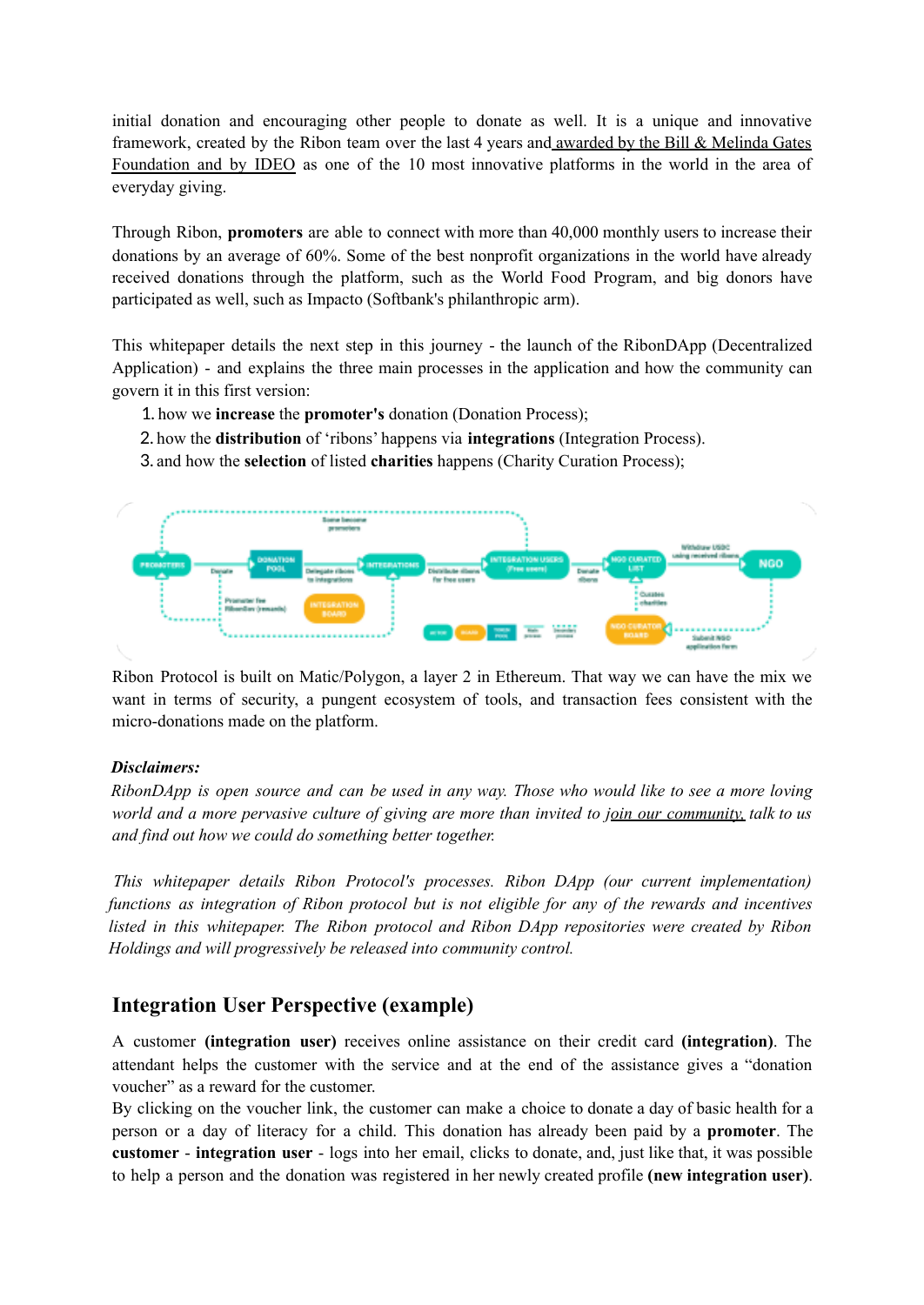As a user, she can make other donations for free by regularly logging into the Ribon App, performing routine activities at other integrations (such as playing her favorite game or answering questions from the HR department at her job), and interacting with other donors in groups.

She understands that the donation was funded by other people (**promoters**) and decides to proceed to the next step: become a **promoter** herself. From this point on, she commits to donating \$20 monthly, and like this encourages others to follow the same path. This is how her initial donation grows.

In the first week after her subscription, she watched as 100 other users decided which charities her \$20 should be transferred to. Since a portion of those users became promoters as well or made direct donations to the charities, her initial donation was increased to \$23 (calculation explained in "Donation Process", section 9).

Ribon is the only place where a promoter can increase their initial donations without inviting other donors personally. Ribon is about giving others an opportunity to feel good by making donations so that some might join to donate even more.

## **Glossary of Terms**

**Promoters:** donors that want to be part of the greater good and champion a culture of giving. By incentivizing other people to donate, they watch their initial donation grow and impact more people in need. Promoters can be compared to paying users.

**Integrations:** any platform that uses ribons (our tokens) as rewards for tasks that their users ('integration users') complete. It can be games that reward users for each level up, rewards from research companies for completing a form on the web, e-commerce that rewards users for writing a product review, and many other applications. That way, integrations can improve their brand awareness, increase user experience, reduce user churn and consequently increase revenue.

**Integration Users:** they collect and donate ribons to charities through integrations. Sometimes we call them 'free users', as their donations are sponsored by promoters. Users can always make direct donations from their own pocket to any charity on the platform without paying any fees. Some of them become promoters as well.

**Charities**: non-profit organizations that operate independently of any government, whose purpose is to address a social or environmental issue. They receive donations via Ribon protocol.

**Charity curator board**: responsible for analyzing new charities and managing the Curated Charity List. It is composed of members elected by the RibonDAO (Distributed Autonomous Organization) community. Their number, term period, rewards, and other governance details are decided by the RibonGov community.

**Integration board:** responsible for analyzing new integrations and managing the distribution of ribons for all integrations. It is composed of members elected by the RibonDAO community, using RibonGov to vote. Their number, term period, rewards, and other governance details are decided by the RibonGov community.

**Ribons:** a stable coin pegged to the USDC and donated by promoters, which users donate to selected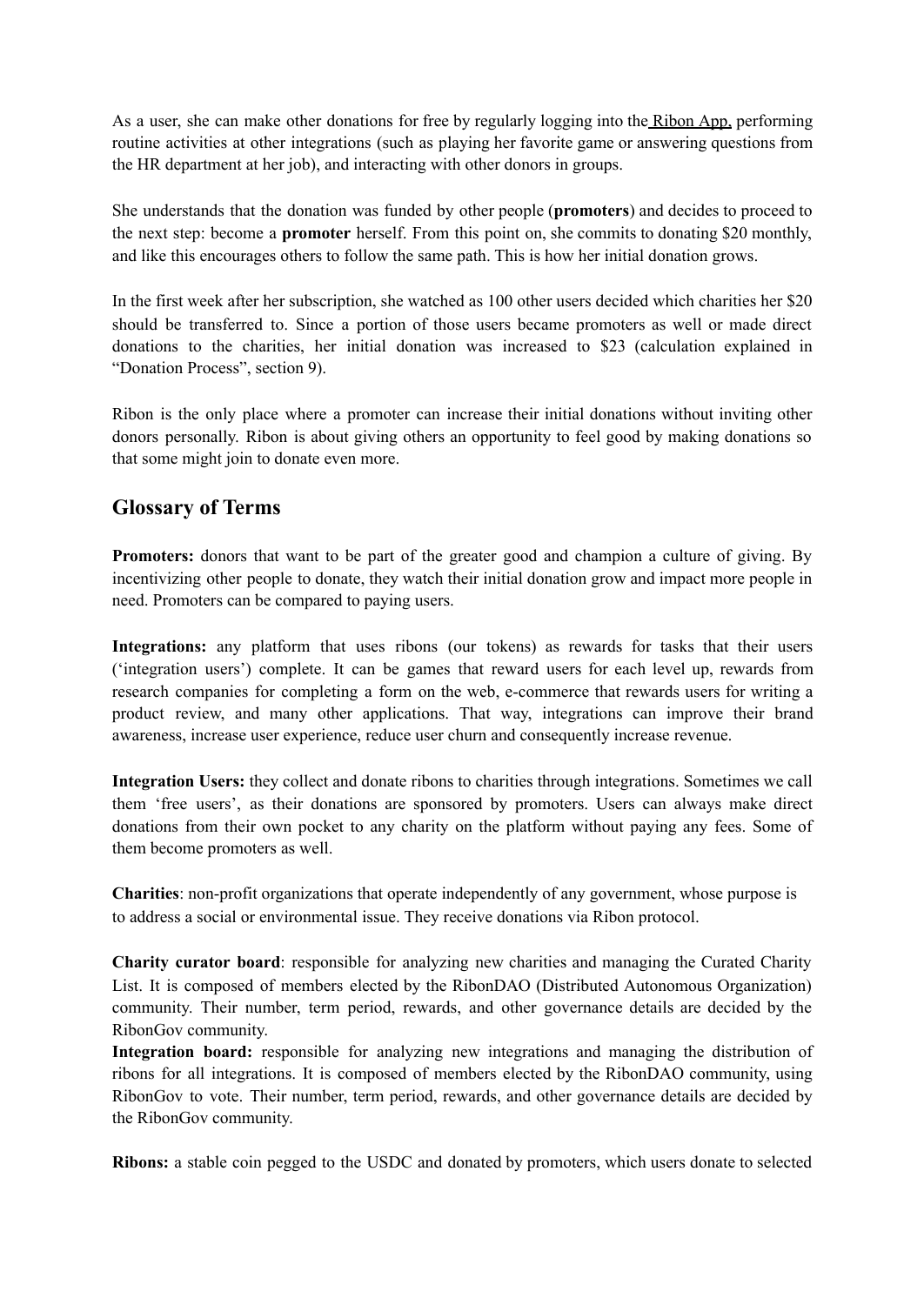charities. Only selected charities can redeem USDC from the donation pool by using ribons. Ribons are always locked into our smart contracts, so there's no way users or integrators use or sell them in the open market or at any other protocol.

**Ribon Token:** it represents our path to decentralize the governance of our community. RibonGov holders can propose and vote on the next changes in Ribon protocol and by doing so build a better future together with a stronger culture of giving. The amount of RibonGov that will be minted and distributed, and how the governance process will run, will be announced when we mint the first RibonGov.

**USDC**: a stable digital coin that is pegged to the United States dollar and runs on the Ethereum, Stellar, Algorand, and Solana blockchains. USD Coin is managed by a consortium called Centre.

## **Donation Process**

This process shows how a promoter can incentivize other people to donate without the need to invite them personally, make a campaign or create a fundraiser. The Ribon protocol allows a promoter to increase his donation amount and encourage a global culture of giving - the most innovative aspect of Ribon.



## **Donation Overview**

Promoters submit one-time or recurring donations to the **Donation Pool**. Donations can be done using any token. When a donation happens, the following steps are triggered:

- **1)** Donations are swapped to USDC and sent to the donation pool;
- **2)** A fee is charged, swapped into RibonGov, and sent to the promoter and the integration involved in the donation;
- **3)** The ribon tokens are issued proportionally to the donation;
- **4)** The ribons are distributed for integrations (see details in 'Integration Process'section);
- **5)** Integration users can donate ribons to selected charities;
- **6)** Selected charities exchange ribons received from integration users for USDC and can withdraw money from their wallets;
- **7)** Some integration users become promoters and make new donations. Ribon protocol calculates how much each promoter's donation has increased based on other donors' contributions.

## **Donation Details**

We have listed the details of each of the steps described in the donation overview: **1)** As promoter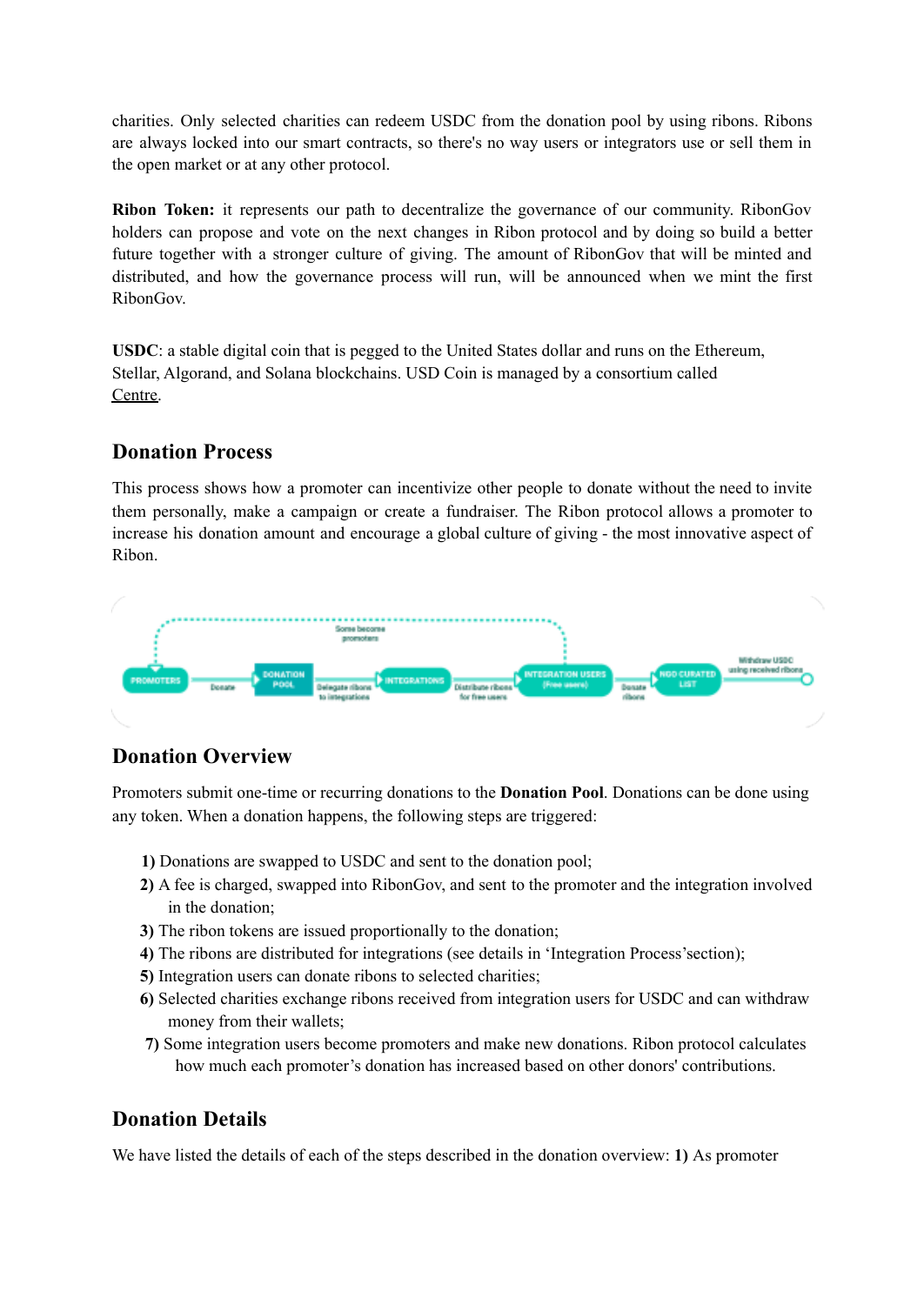donations can be made using any token, we need to convert the original token to a stable coin (USDC). For that, we initially chose the **Balancer Protocol** to make the swaps, as it is also built on Polygon like Ribon. Standard balancer fees apply. If the swap fails, the tokens are returned to the promoter as an uncompleted Balancer transaction. After swapping to USDC, the funds are sent to the donation pool in wallet 0x3358axxxxxx<sup>\*</sup>:

a) We chose to make the swaps, even though it costs a fee, in order to filter out tokens with very low liquidity, which would make it hard for the NGOs to withdraw. b) Another reason for making the swaps is to shield the NGOs from crypto volatility. That way the NGOs feel they are never losing money, although they may also be forfeiting some gains. This is important so we can attract NGOs to the platform that are not used to trading cryptocurrencies, and allow for easier adoption.

- **2)** Once the donation is in USDC, we make a new swap for the Ribon donation fee (more details in the Fee Structure section). This swap is done using liquidity pools at Balancer to convert the USDC fee into RibonGov token. The cheapest path to complete the swap is automatically used. RibonGov is sent to the community treasury wallet 0x5a4g04xxxxxx\*. This RibonGov fee will be distributed according to this rule:
	- a) If the promoter donation is not referred by any integration, the promoter gets 50% of the RibonGov fee and 50% goes to the community treasury;

b) If the promoter donation is referred by an integration 50% of the RibonGov fee goes to the promoter and 50% goes to the referral integration that originated the donation. **3)** For each USDC deposited in the donation pool, 1000 ribons are created;

**4)** Promoters get back 20% of the ribons generated by their donation:

- a) This is done to incentivize each promoter to experience a donation using the platform and engage them as recurrent donors.
- **5)** The other 80% of the ribons that are created are distributed to the integrations. At first, this will be done by people elected by the RibonDAO using RibonGov tokens to vote. Based on our experience some criteria that should be used to determine the amount (or proportion) of ribons that each integration get should be:
	- a) How much the integration is bringing in new donations (direct donations and new promoters);
	- b) For new integrations, the volume of users is a great indicator. The more users an integration has, the more promoters it can convert and greater is the awareness brought to the platform;
- **6)** As an incentive to participate in the RibonDAO community, promoters and integrations receive RibonGov tokens from the community treasury proportional to their donation: a) The awarded RibonGov has 12-month vesting. During this period it may be used for votes and decisions in the platform, but can not be sold.
- **7)** Integrations build rewards systems and distribute ribons to their users. Through smart contracts, ribons are delegated to integration wallets after leaving the genesis wallet. The distribution of ribons to integrations is explained in the 'Integration Process' section. Integrations work as a growth channel for engaging new integration users, converting some of them to new promoters, and retaining active users. The charities receive ribons from the donations of these integration users directly into their wallets:
	- a) Since ribons are locked inside our smart contract, ribons can't be transferred from an integration wallet to any other wallet besides that of the charity.
- **8)** Only the selected and validated charity wallets are able to redeem USDC from the donation pool using the Ribons received. After the withdrawal, the ribons returned by the charity are burned in the donation pool: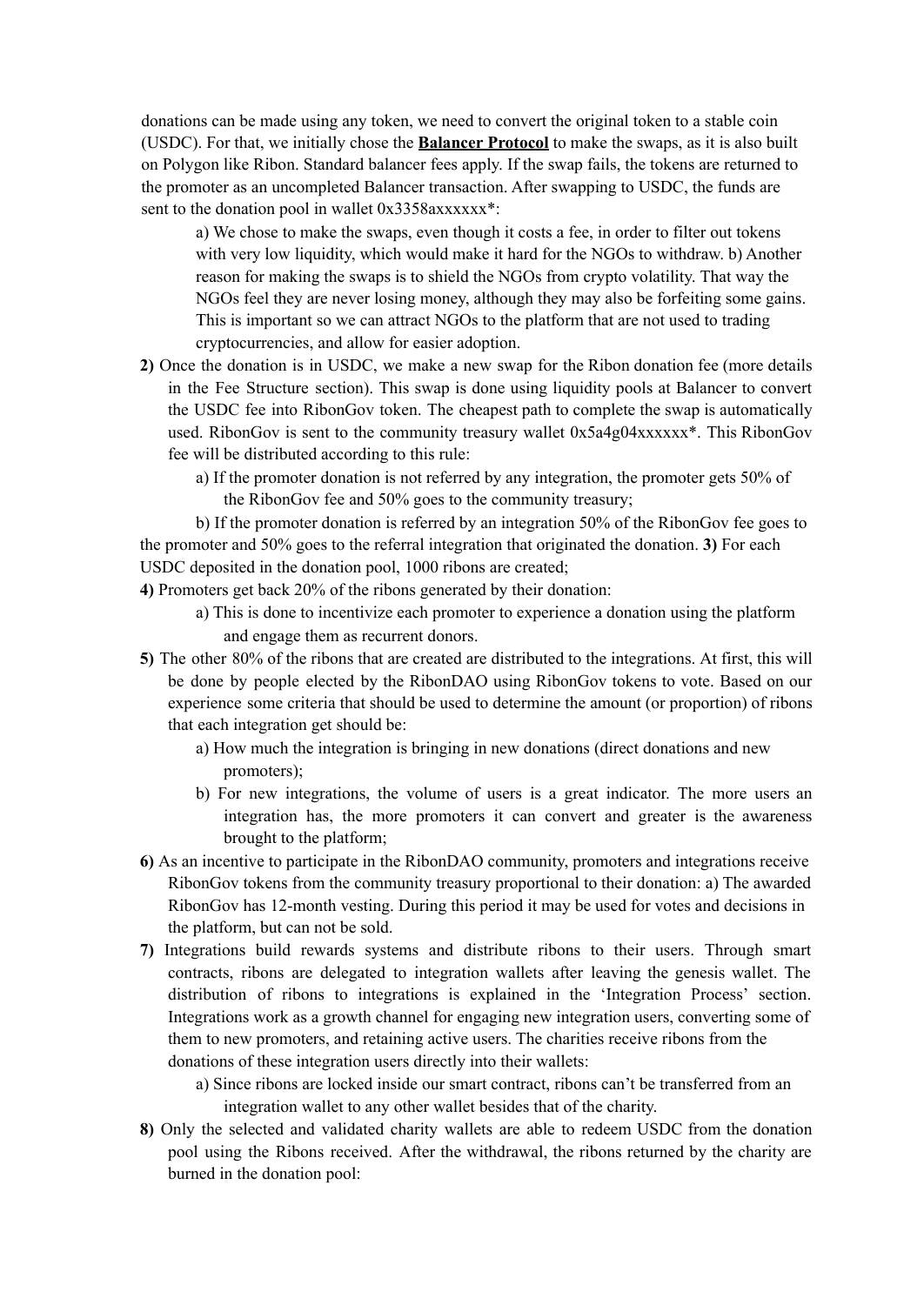a) There is no minimum amount of ribons received by the charity to withdraw USDC. **9)** The protocol distributes ribons created by each promoter proportionally to the maximum number of integrations possible. When a free user makes: (1) a direct donation or (2) becomes a promoter by donating to the donation pool (new user donation), all the promoters that sponsored ribons for this user in the last 30 days are considered influencers on that donation. To measure donation increase for promoters, we use the following formula:

a) Promoter donation increase =  $\Sigma$  (New user donation \* Ribons sponsored by the promoter over the last 30 days / all sponsored ribons donated by the user over the last 30 days)

i)  $\Sigma$  represents the sum of all new user donations influenced by a promoter

#### *Reminder*

*Various parts of the process should be largely decided and optimized by the RibonDAO community, for example:*

- *● Liquidity Pools and DEX's to be used;*
- *● Fees to be charged;*
- *● USDC / ribon exchange rate;*
- *● Amount of ribons returned to the promoter;*
- *● Existence and size of reward in RibonGov for promoters and integrations.*

## **Integration Process**

Integrations are Ribon's main growth channel and an excellent user retention tool. By distributing ribons funded by promoters, the day-to-day routine of donating is possible. . It is also where we convert new promoters and increase the amount that the platform donates.

Integrations distribute ribons for every action performed within their platform. They are varied and diverse, and each integration can customize the experience to suit its specific needs, both in increasing some business metric but also as a reward to loyal customers or for tasks that are important on the integration platform.

Integrations benefit from engaging with a charitable cause, specifically if it is one in tune with the company strategy.

#### **Integration examples:**

- A survey company may distribute ribons to respondents to its surveys. By notifying them that there will be a "free donation voucher" for respondents at the beginning of the survey, it can increase the completion rate - In a successful case at Ribon a company managed to reduce the cost of surveys by 30% (Case 121 Labs) with such a strategy;
- An e-commerce company can distribute ribons at the end of each purchase and also in the delivery process at each notice by email or message as a way to increase satisfaction with the purchase and delivery process;

● A mobile game can distribute ribons at the end of each level-up to increase user retention.

Integrators spend nothing on the Ribon platform, and there is no cost to either launch or maintain an integration. On the contrary, several integration users/customers can become promoters and, when that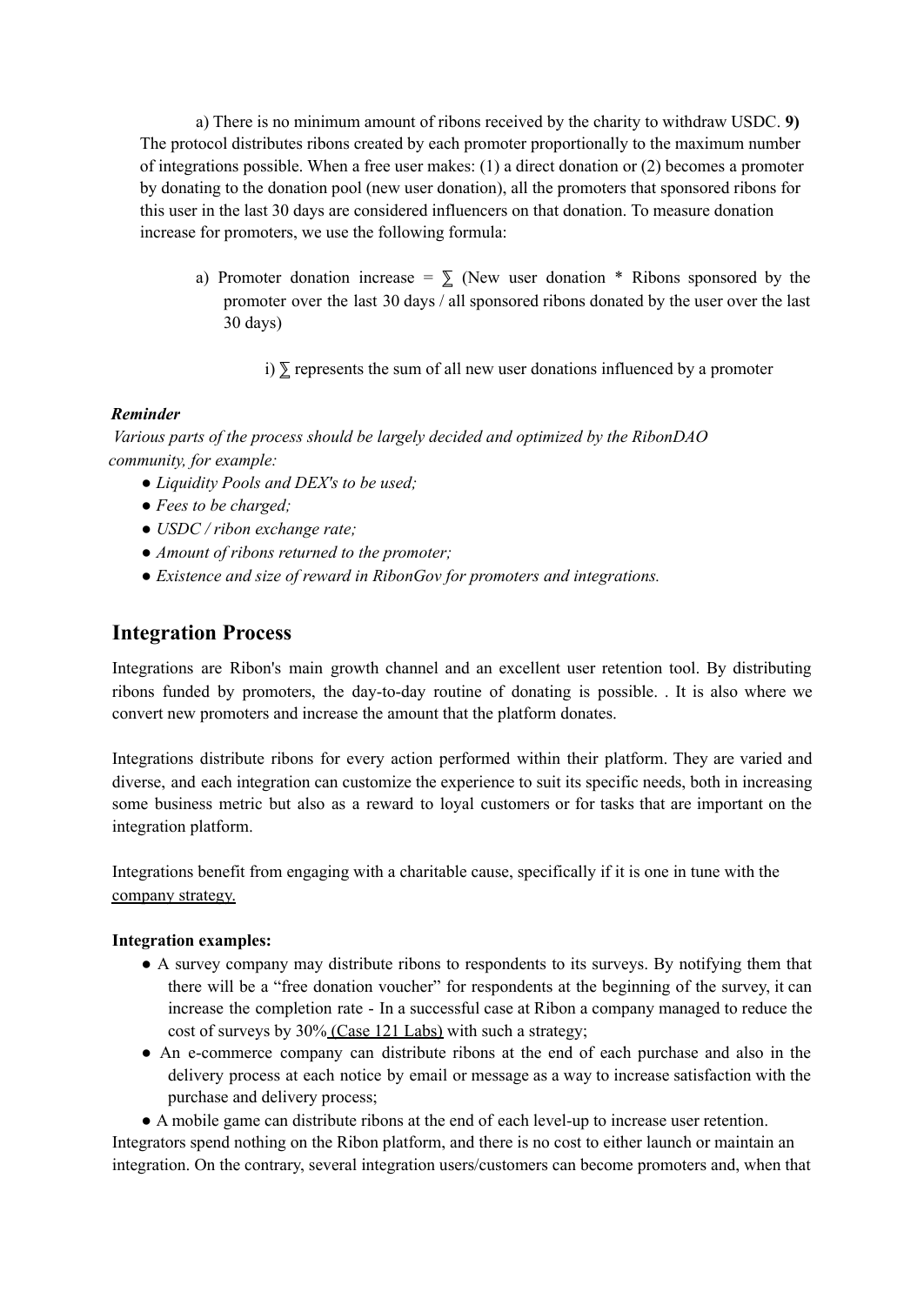happens, integrations receive rewards in RibonGov so they can actively participate in decisions on Ribon protocol evolution.

Of course, there is an implementation effort to use the platform, but we try to minimize this by providing the Ribon DApp source code. Ribon DApp source code is our best awarded white-label implementation of the donation platform, via which integration can get up and running very rapidly. Integration is free and indeed encouraged, to customize the Ribon DApp experience to its needs and share that with the Ribon community.



For a platform to launch an Integration using the Ribon protocol, these steps must take place:

- **1)** Integrator implements integration using Ribon DApp open source code;
- **2)** Integrator receives integration board (approval process) permission to start ribon distribution / use;
- **3)** The ribons are delegated to the integration;
- **4)** Integration free users can now allocate ribons to listed charities;
- **5)** Integration board periodically validates integration activity;
- **6)** Integration board approves RibonGov token reward distribution in proportion to each integration user base engagement and new promoter generation.

The following text details each of the steps:

- **1)** The new integration may have been initiated by the integrator after hearing about Ribon, or through commercial or marketing processes. Because Ribon DApp is open source, it is possible to adapt it in the most creative ways to suit the integrator's needs. Integrations can use code from RibonDApp to streamline the implementation of the integration, which brings, for example, the front-end of a fluid donation process (the most advanced the community has to offer).
	- a) Invitations for new integrations and rewards incentivize new integrations, which aim to expand the platform, is a decision of RibonDAO (community).
- **2)** In order to avoid fraud or misuse of the ribons that are distributed to integrations, an integration board of 5 members will be elected, which decides the amount or proportion of ribons to be sent to each Integration.
	- a) The members of this board are elected by the RibonDAO community and can be exchanged by the same community at any time.

b) The Board decides whether to release ribons for a new Integration and manages Ribon distribution for the existing Integrations based on their performance. c) It is mandatory that the rules, data, and codes used to decide this distribution be shared with the community, as well as any decisions made by the Board.

d) The creation of the board is considered the first step towards decentralization (currently this is done by the team at Ribon), and will evolve in the future by decisions of the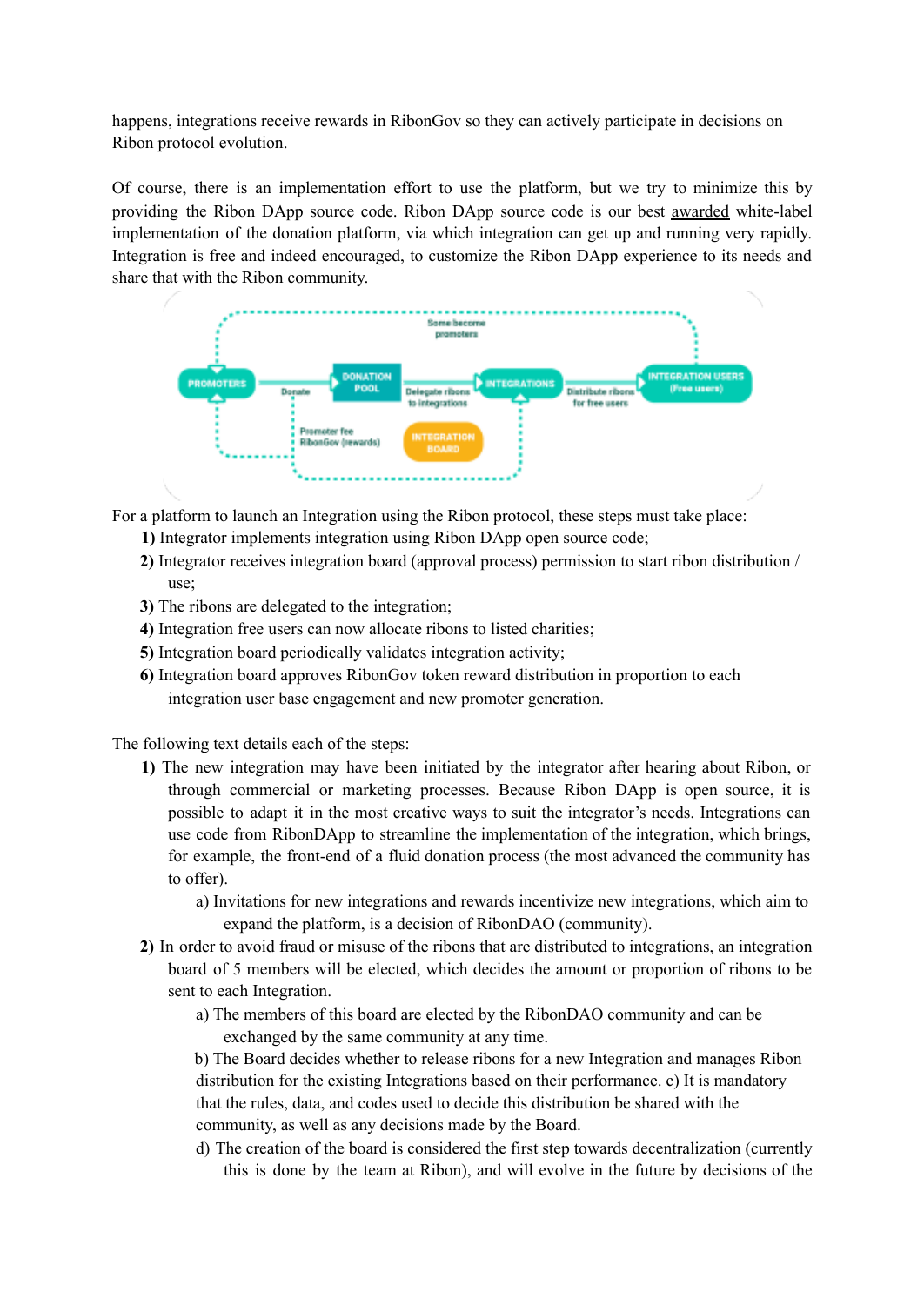RibonDAO community.

- **3)** The ribons issued by Promoters' donations are delegated to Integration's wallets. a) Ribons are delegated whenever the donation pool reaches a predetermined amount of USDC \$1,000, an amount that can be adjusted by RibonDAO community as the platform grows. b) Ribons are delegated to the Integration wallet rather than sent to avoid trading on ribons, which would cause price volatility and affect the Promoter donation amount. c) The Board can change ribon proportion distribution based on each Integration's ability to consume their ribon allotted quota.
	- d) After 90 days ribons that are delegated to an Integration but where not used are moved back into the donation pool. This is done to avoid hoarding and make sure that donated money reaches the charities.
- **4)** The ribons are made available to users to be distributed to selected charities. Two main options are possible:
	- a) Ribon collection for later donation, a 2 step process to the donation. Where Free Users may collect ribons in various contact points and later choose how much to donate for each Charity. At which point ribons are moved to the Charity wallet.
	- b) A donation to a Charity, a single-step donation where a fixed amount of ribons is moved to the Charity wallet.
- **5)** In Ribon's 4 year experience running a donation platform some of the important aspects that should be considered to evaluate an integration are:
	- a) Quality of integration implementation, both technical and communication with the integration user base;
	- b) The volume of integration users that were engaged with donations benefits both integration itself and the donation platform;
	- c) The volume of new promoters brought in by the integration. That is what makes the donation platform value growth over time;
- **6)** Integrations receive 2 types of rewards:
	- a) Their allotment (proportion from the donation pool) of ribons increases with the amount of Free Users that are engaged.
	- b) They receive RibonGov tokens each time they bring in a new donation from a Promoter to the donation platform. This RibonGov fee is collected at the time of the donation creation and is distributed according to this rule:
		- i) If the promoter donation is not referred by any integration, the Promoter gets 50% of the RibonGov fee and 50% goes to the community treasury;
		- ii) If the promoter donation is referred by an integration 50% of the RibonGov fee goes to the Promoter and 50% goes to the Referral Integration that originated the donation.

## **Charity Curation Process**

The process of registering a social project and participating in the Ribon protocol happens through the following steps: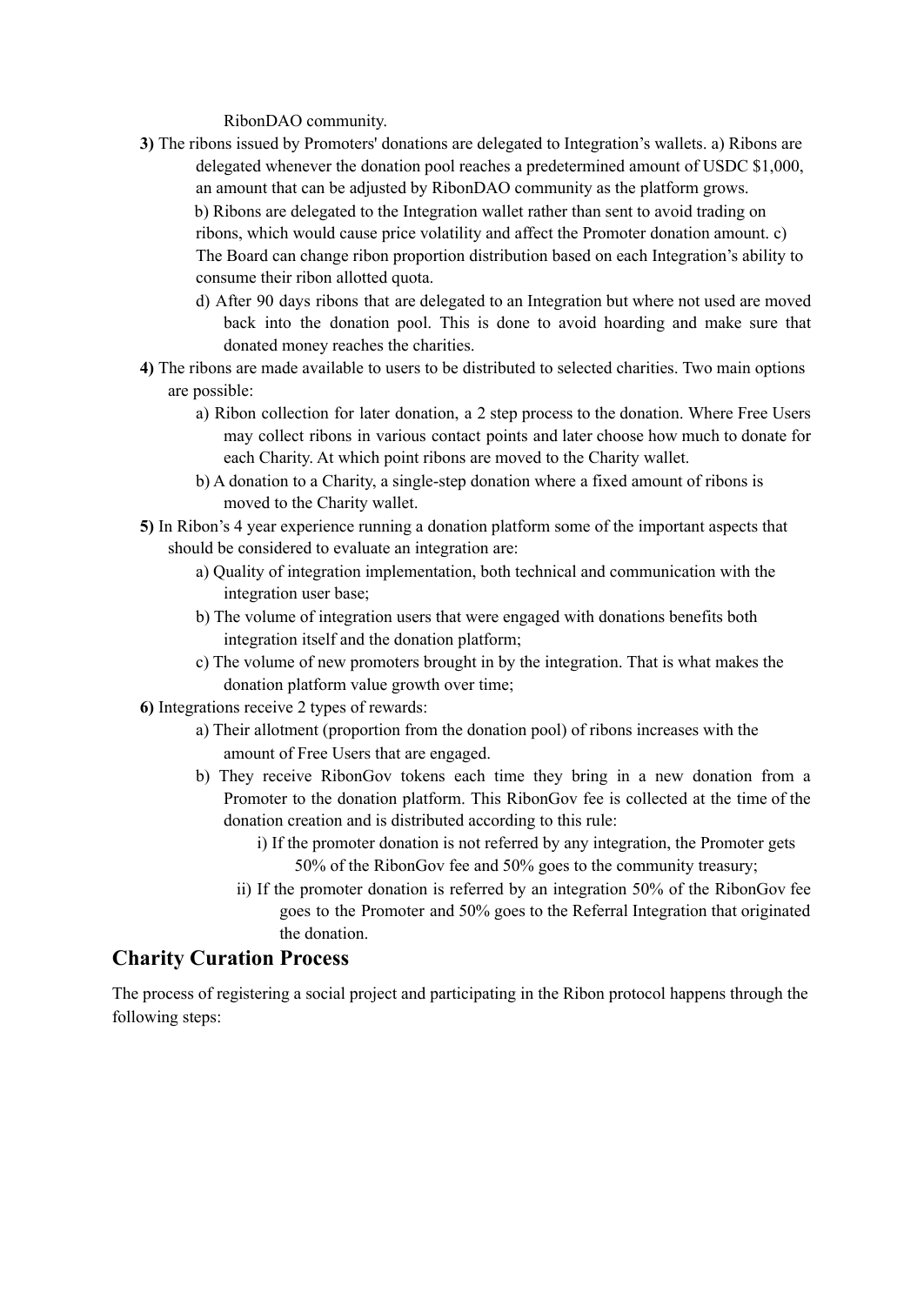

**1)** Any project can complete the registration form to apply to participate on the Ribon platform. A charity can use the RibonDApp interface and follow the registration steps.

a) The form to do so will always be available free of charge on the Ribon DApp; b) Some integrations may implement that part of the interface, but that is not required to be an integration.

- **2)** A board of elected representatives from the RibonDAO community validates the Charity registration and allows its entry into the platform, and from that moment, the nonprofit organization belongs to the curated charity list.
	- a) The board authenticates the charity contact and financial information (wallet) and confirms the veracity and availability of other information such as budget and social impact reports;
	- b) It's important to say that the curators will not do social impact analysis of the projects, which is a huge workload in itself. Usually, it requires a local presence where the charity operates and there are hundreds of hyper-qualified organizations around the world for this role;

c) The RibonDAO community decides who and how many board members there will be, the number of rewards in RibonGov they will receive, and how long their term is; d) In addition, board members have an obligation to consistently post reports to the community, explaining the basis for their decisions.

- **3)** When an NGO joins the curated list, its social project gets a public profile on the Ribon platform. Ribons can only be donated to social projects listed on the curated NGO list. a) Integrations are free to choose which charities from the curated NGO list they will use in their implementation;
	- b) Each NGO can monitor its current balance and ask for withdrawal using Ribon DApp.
	- c) Direct donations can only happen to NGOs on the curated list.
	- d) Focused promoters must choose a charity from the curated list.

### **Fee Structure**

#### **Promoters donations: 7% fee**

Fees from promoter donations are charged to:

- 1) Fund improvements in the Ribon protocol;
- 2) Fund improvements in the Ribon DApp experience;
- 3) Give incentives to protocol participants.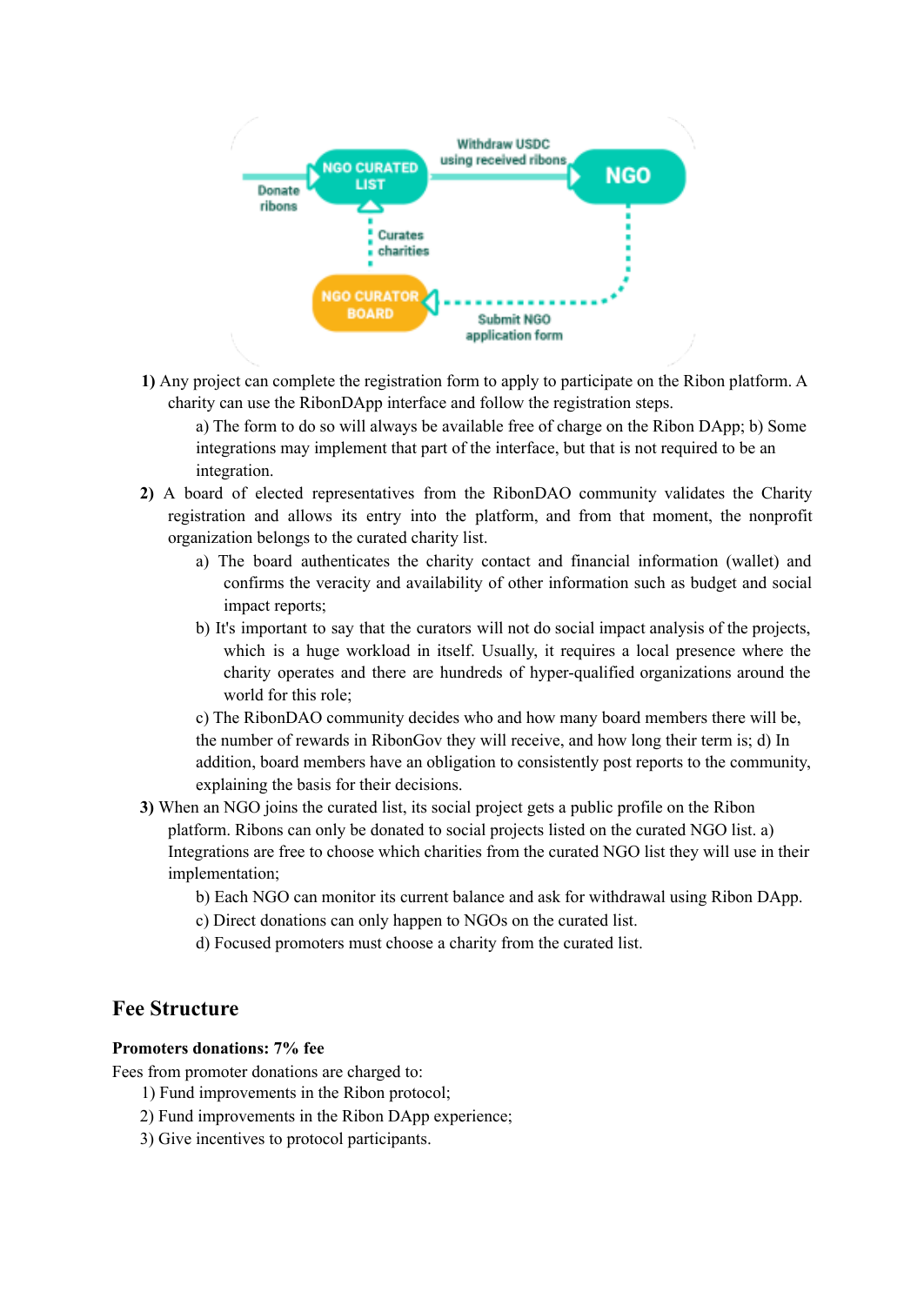The fees are converted into RibonGov token using the cheapest swap cost within all the liquidity pools where RibonGov is listed. The RibonGov token is then transferred to the promoter and the integrations that participates in the generation of fees.

All the fees are controlled by the community via votes on RibonDAO. These values are initial suggestions based on our experience and market knowledge.

## **Conclusion:**

We believe that the donation platform of the future will be decentralized, and we're becoming that platform.

Ribon started as a centralized company seeking market fit and great network effects, and now it's on the path to becoming a progressive and decentralized platform where all participants have aligned incentives in spreading altruism.

Instead of directly inviting other people to donate with you, a user can simply become a promoter on Ribon and that will happen automatically. Ribon harnesses the power of goodness and human cooperation that people experience when making a donation, which in turn motivates others to adopt a spirit of giving. We believe this will be a game-changer in the philanthropic ecosystem.

Ribon can be one of the key actors to help end extreme poverty in the world before 2030, bring crypto to the masses, and bring greater joy and meaning to humanity in the process.

## **References**

### **'Does Giving Make You Happier? Or Do Happier People Give?' by Utah State University (College of Science)**

https://www.usu.edu/science/discovery/fall-2017-stories/does-giving-make-you-happy#:~:text=A%20 2010%20study%20found%20%E2%80%9Cpeople,we%20freely%20choose%20to%20give.

**'The warm glow of kindness is real, even when there's nothing in it for you' by ScienceDaily:** https://www.sciencedaily.com/releases/2018/09/180927105720.htm

### **'Measuring the World's Most Generous Countries' by U.S News:**

https://www.usnews.com/news/best-countries/articles/2019-12-20/the-worlds-most-generous-countrie s

**Estimate based on the size of the American donation market and world and American 2018 GDP. According to Giving USA 2019, Americans gave \$427.71 billion to charities in 2018:** https://data.worldbank.org/indicator/NY.GDP.MKTP.CD

### **'The Ultimate List Of Charitable Giving Statistics For 2018' by NP Source:**

https://www.google.com/url?q=https://nonprofitssource.com/online-giving-statistics/&sa=D&source= editors&ust=1623341446622000&usg=AOvVaw1ltm6DbPP5PC84w4mq1acc

**'Advertising media owners revenue worldwide from 2012 to 2024 (in billion U.S. dollars)' by Statista:**

https://www.statista.com/statistics/236943/global-advertising-spending/